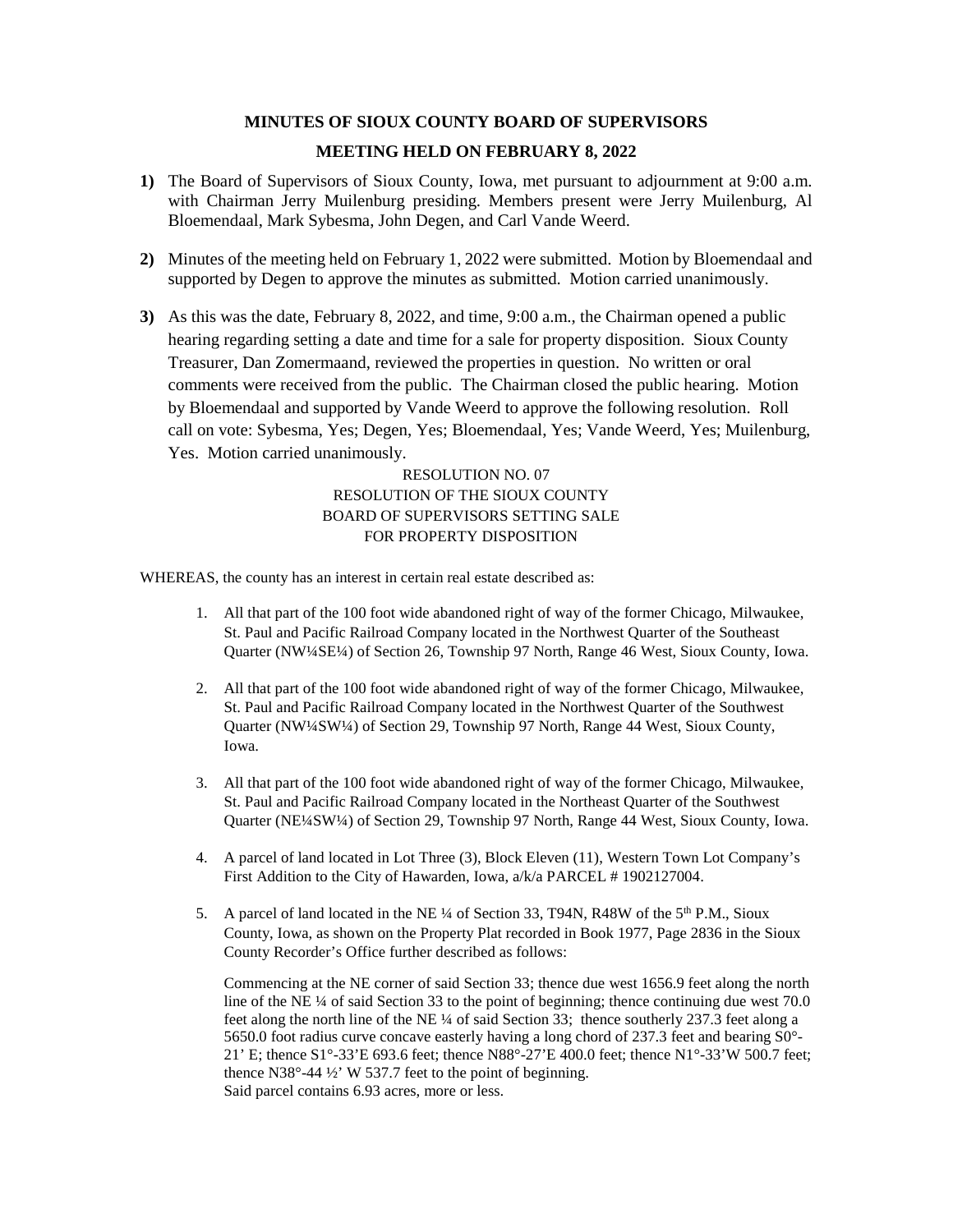6. One square acre of land in the Northwest corner of the Northwest Quarter (NW ¼) of the Northwest Quarter (NW ¼) of Section Thirty-Six (36), Township Ninety-Four (94) North, Range Forty-Eight (48) West of the  $5<sup>th</sup> P.M.,$  as conveyed by Deed recorded in Book 35 Page 204, subject to public highways.

WHEREAS, the county is desirous of disposing of its interest in the above legally described property pursuant to Code of Iowa Section 331.361;

WHEREAS, the county should sell the property by holding a public sale and selling to the highest bidder;

THEREFORE, BE IT RESOLVED by the Sioux County Board of Supervisors: That after public hearing pursuant to Code of Iowa Section 331.361(2) the Board of Supervisors sets May 17, 2022 at 9:00 a.m. as the date and time for sale of the property. The auction will take place in the Board Room at 210 Central Ave SW, Orange City, IA 51041. The County Auditor shall publish notice of the sale and copy of this resolution in accordance with Code of Iowa Section 331.305.

PASSED AND APPROVED this 8<sup>th</sup> day of February, 2022.

/s/Jerry Muilenburg Chair, Board of Supervisors

ATTEST: /s/Ryan Dokter, Sioux County Auditor

**4)** Dan Zomermaand, Sioux County Treasurer,

• Requested Board approval of the following resolution for the abatement of taxes. Motion by Vande Weerd and supported by Degen to approve the resolution as presented. Roll call on vote: Sybesma, Yes; Degen, Yes; Bloemendaal, Yes; Vande Weerd, Yes; Muilenburg, Yes. Motion carried unanimously.

#### **RESOLUTION No. 2022-08 SIOUX COUNTY BOARD OF SUPERVISORS Date: February 8, 2022 ABATEMENT OF TAXES**

**Whereas,** The Sioux County Board of Supervisors have concluded that the following parcels have no merit in collecting taxes and move that the taxes be abated based on reasons noted:

| Owner                 | <b>Parcel</b> | Payable | <b>Original Tax</b> | <b>Current Tax</b> | <b>Reason</b>  |
|-----------------------|---------------|---------|---------------------|--------------------|----------------|
|                       |               | Year    |                     |                    |                |
| <b>West Sioux</b>     | 1315226001    | 2008-09 | \$6.00              | \$223.00           | Parcel has no  |
| <b>Buncombe - 560</b> |               | 2009-10 | \$6.00              |                    | value.         |
| Unknown Owner         |               | 2010-11 | \$6.00              |                    | Amount         |
|                       |               | 2011-12 | \$8.00              |                    | deemed         |
|                       |               |         |                     |                    | uncollectable. |
| <b>Rock Valley</b>    | 0319176009    | 2020-21 | \$19.00             | \$26.00            | Parcel owned   |
| $Rock - 400$          |               |         |                     |                    | by Sioux       |
| Sioux County,         |               |         |                     |                    | County -       |
| Iowa                  |               |         |                     |                    | Exempt         |
|                       |               |         |                     |                    |                |
| <b>Boyden Hull</b>    | 0409151005    | 2021-22 | \$6.00              | \$7.00             | Parcel owned   |
| $Lincoh-170$          |               |         |                     |                    | by Sioux       |
| Sioux County,         |               |         |                     |                    | County -       |
| Iowa                  |               |         |                     |                    | Exempt         |
|                       |               |         |                     |                    |                |
| <b>Sioux Center</b>   | 1028152002    | 2021-22 | \$16.00             | \$17.00            | Parcel owned   |
| $Agland - 135$        |               |         |                     |                    | by the State   |
| Iowa, State of        |               |         |                     |                    |                |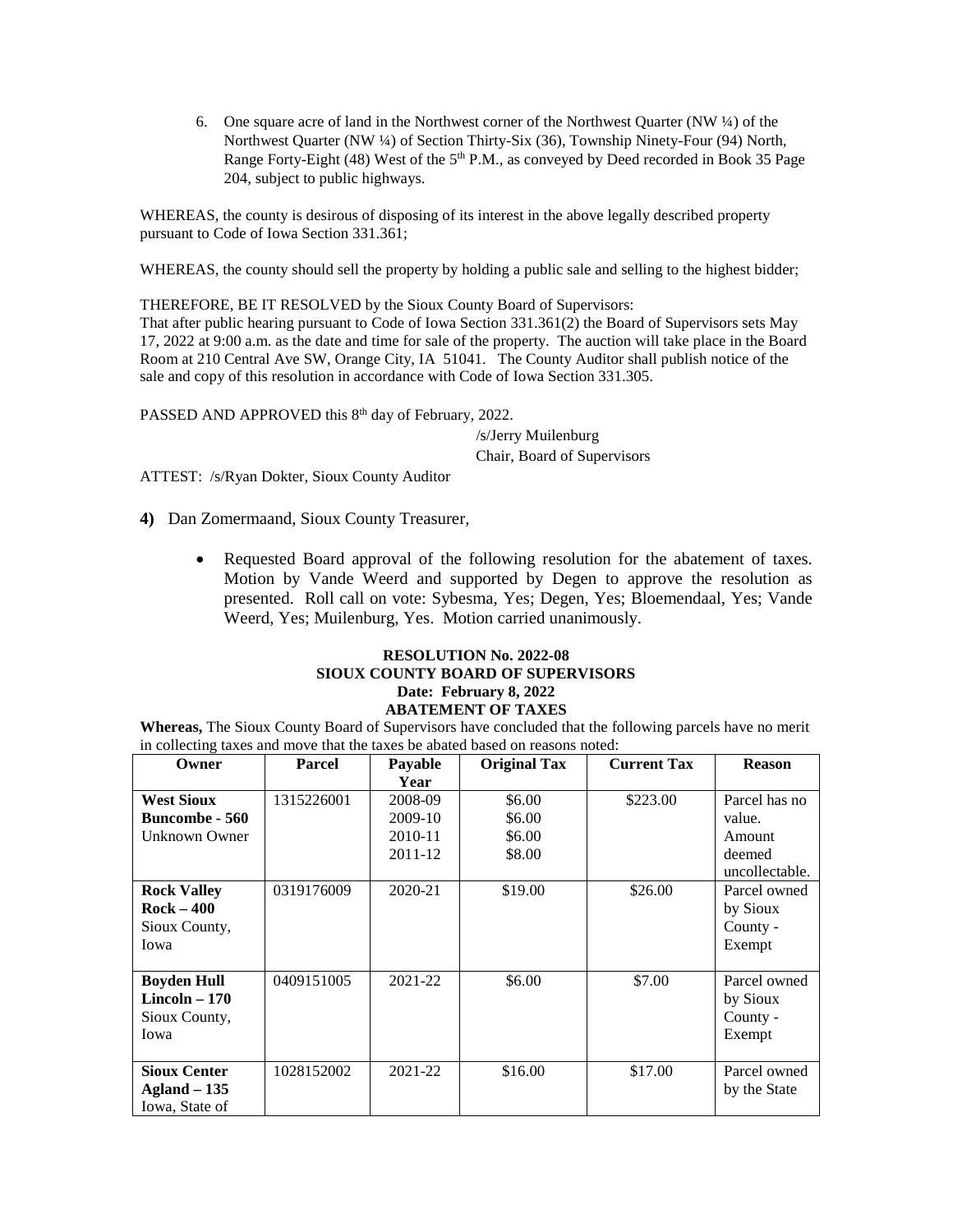|                                                                                       |            |         |           |           | of Iowa -<br>Exempt                                                                                 |
|---------------------------------------------------------------------------------------|------------|---------|-----------|-----------|-----------------------------------------------------------------------------------------------------|
| <b>MOC-FV</b><br>Nassau $-320$<br><b>Pyramid</b><br><b>Network</b><br><b>Services</b> | 2301151901 | 2021-22 | \$6290.00 | \$6479.00 | Parcel<br>belongs to<br>the State of<br>Iowa and<br>should not be<br>taxed per<br>Ross<br>Simmelink |

**Whereas,** The Board of Supervisors of Sioux County has the authority to abate taxes based on The Iowa Code. [Sec.445.63]

**Whereas,** The Board of Supervisors can also abate taxes when the Treasurer determines that it is impractical to pursue the collection of taxes through the tax sale or personal judgment remedies.

**Whereas,** The Board of Supervisors shall abate, by resolution, the amount due, and direct the Treasurer to strike the amount due from the county system. Iowa Code [Sec. 445.16]

**BE IT RESOLVED BY** the Sioux County Board of Supervisors as follows:

The Board of Supervisors has decided that these taxes cannot be collected and direct the Treasurer to strike the amount due from the county system on each parcel noted above.

The above and foregoing Resolution was adopted by the Board of Supervisors of Sioux County, Iowa, on February 8, 2022.

/s/Jerry Muilenburg, Chairman Sioux County Board of Supervisors

ATTEST: /s/Ryan Dokter Sioux County Auditor

> • Requested Board approval of the following resolution for the suspension of property taxes. Motion by Sybesma and supported by Degen to approve the resolution as presented. Roll call on vote: Sybesma, Yes; Degen, Yes; Bloemendaal, Yes; Vande Weerd, Yes; Muilenburg, Yes. Motion carried unanimously.

## **RESOLUTION No. 2022-09 SIOUX COUNTY BOARD OF SUPERVISORS Date: February 8, 2022 PROPERTY TAX SUSPENSION**

**Whereas,** The Director of Human Services has verified the eligibility for property tax suspension of the following individual(s),

| $ -$<br>Name | Address | n<br>Parcel | Legal | $ -$<br><b>Year</b> |
|--------------|---------|-------------|-------|---------------------|
|              |         |             |       | Povoble             |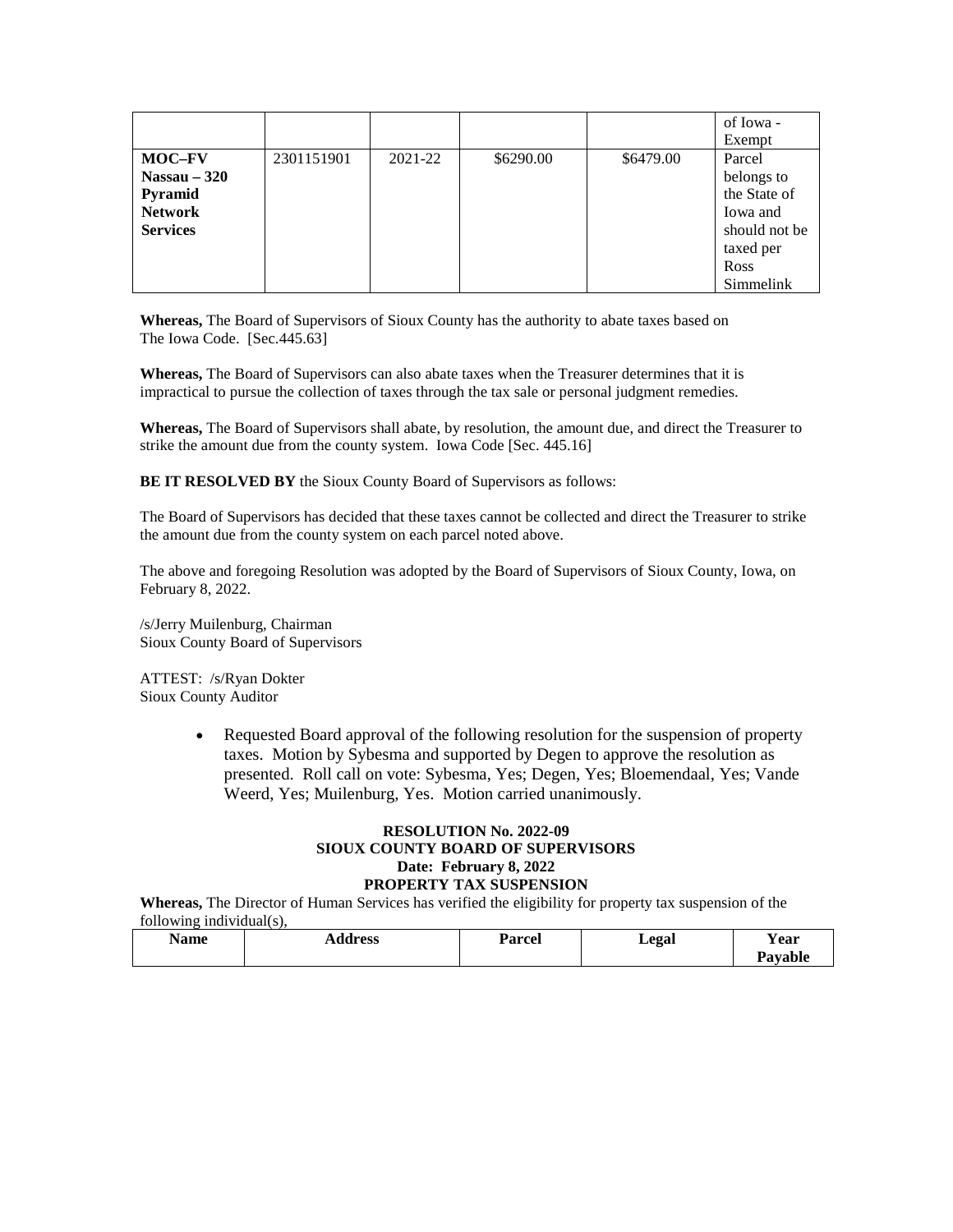| 130-Sioux       | $1192^{nd}$ Ave NE     | 1604160014 | L4 Blk 1 Aud Subd  | 2021-2022 |
|-----------------|------------------------|------------|--------------------|-----------|
| <b>Center</b>   | Sioux Center, IA 51250 |            | Reisma's Reserve   |           |
| Koops, Gloria   |                        |            | NSC.               |           |
|                 |                        |            |                    |           |
|                 | 1005 Ave N             | 1335458009 | $LS11&12$ Aud Subd | 2021-2022 |
|                 | Hawarden, IA 51023     |            | Blk 13 Van Orman's |           |
| $050 -$         |                        |            | Add                |           |
| <b>Hawarden</b> |                        |            |                    |           |
| Finch, Brenda   |                        |            |                    |           |
|                 |                        |            |                    |           |

**THEREFORE,** the Sioux County Board of Supervisors does on this 8<sup>th</sup> day of February, 2022, direct the Sioux County Treasurer to suspend taxes on the aforementioned parcels of property.

> /s/Jerry Muilenburg, Chairman Sioux County Board of Supervisors

ATTEST: /s/Ryan Dokter Sioux County Auditor

- **5)** Motion by Vande Weerd and supported by Bloemendaal to approve the claims for February 8, 2022, as presented by the County Auditor. Motion carried unanimously.
- **6)** Joel Sikkema, Sioux County Engineer,
	- Requested Board signatures on the following project title sheets: LFM-3-2021—73-84 (Fairview bridge deck overlay), L-2-2019—73-84 (structural plate in Capel Township), and L-1-2024—73-84 (Jay Avenue grading), as well as obtaining the County Auditor's signature for a notice to bidders on the aforementioned projects as well as the County Home demolition project. Motion by Bloemendaal and supported by Vande Weerd to sign the title sheets and the County Auditor to sign the notice to bidders. Motion carried unanimously.
	- Requested Board approval of a permit agreement with the City of Sioux Center for street lights in section 10 of West Branch Township. Motion by Sybesma and supported by Degen to approve the permit agreement as presented. Motion carried unanimously.
	- Requested Board approval of a 28E agreement with the Iowa DNR. This 28E agreement is needed as the Board passed Ordinance No. 30 for private well permits and this 28E allows the county to issue the private well permits. Motion by Sybesma and supported by Vande Weerd to approve the 28E agreement. Motion carried unanimously.
	- Updated the Board on secondary road activities. Private haulers for gravel are currently hauling from the Chatsworth Pit to Alton and next week will haul from the Groth Pit to Boyden and Sioux Center stockpiles. Gravel road blading is taking place on washboards as the weather allows.
- **7)** Shane Walter, Sioux County Zoning Director,
	- Requested Board approval of the new Zoning Fee Schedule. The change in fee is for non-profit organizations to \$1/\$1,000 of construction value. Motion by Sybesma and supported by Degen to approve the amended Zoning Fee Schedule. Motion carried unanimously.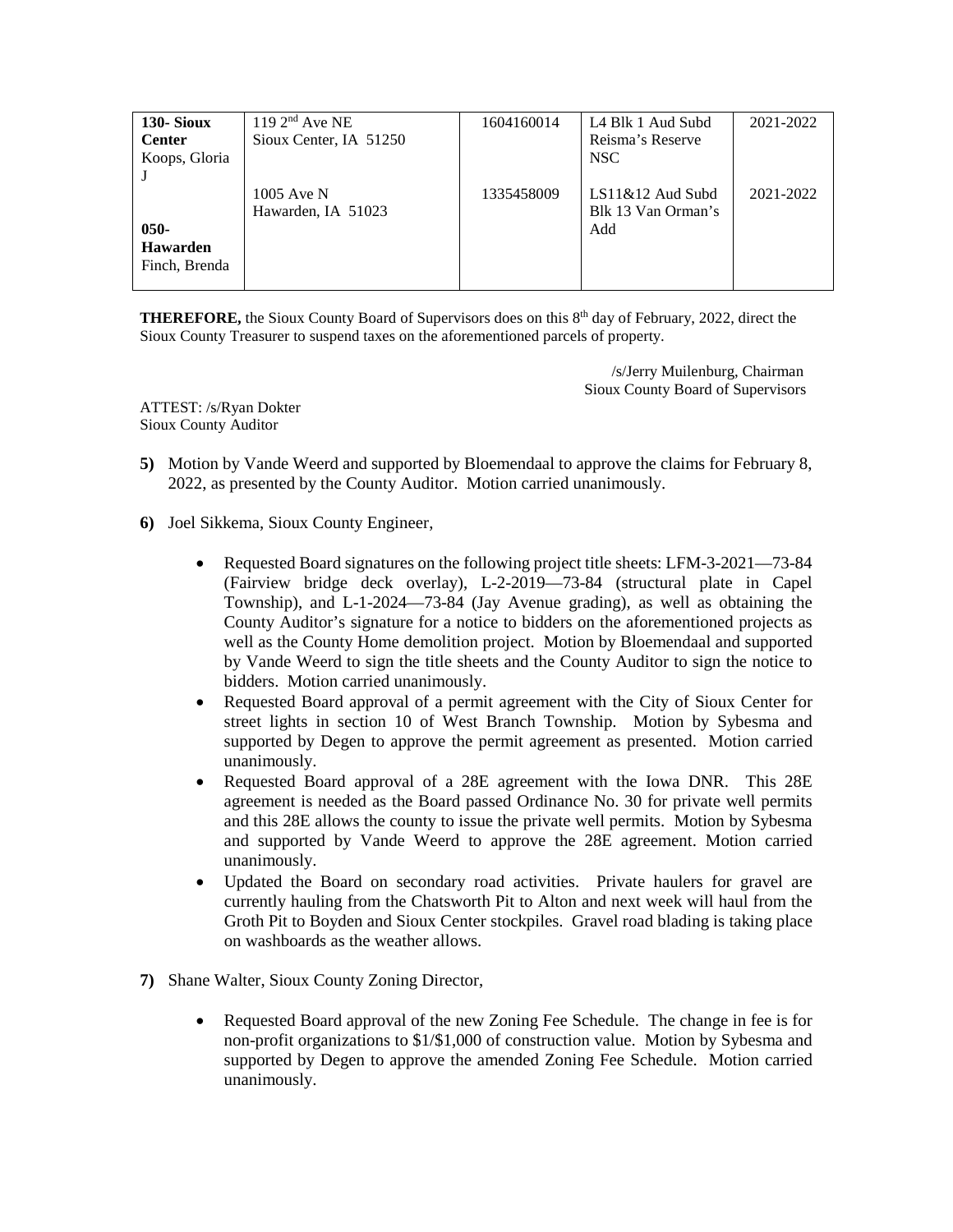- Reported that an update has been implemented for the Juvenile Probation FY23 budget, increasing the overall budget from \$70,000 to \$85,000. This is due to the recent increase in Sioux County juveniles receiving services.
- **8)** Chairman Muilenburg initiated discussion on office space for the Treasurer's Office and potential relocation of the Treasurer's Office, Public Health, and DHS. Present for this discussion were Micah Van Maanen, Jackie Covey, Dan Zomermaand, and Shane Walter.

Zomermaand stated that the better of the two options for his office would be the space occupied currently by Public Health currently. He is still waiting on some cost estimates for a remodel of that space.

Walter explained the idea of potentially moving Public Health to a new location, possibly the old hospital, renovating the space currently in use by Public Health and then move the Treasurer's Office there. From there, look at what modifications are needed to relocate DHS to the old Treasurer's Office and free up the space occupied by DHS for county use. DHS does not have a great need for space and the County must provide space for DHS, but the County decides which space is available to them.

Covey stated they have 9 employees and they have a need for a conference room area for Public Health.

Van Maanen stated that architects may not consider technology needs when proposing plans and his office needs to be included in the discussion for these projects.

Muilenburg noted that the gravel lot north of city hall is owned by the county and we may want to consider paving that lot for public use as more county offices are in close proximity to one another.

- **9)** Ryan Dokter, Sioux County Auditor,
	- Reported that following the February 1, 2022 Board meeting, the organizational funding requests were updated in the FY23 budget and updated the expenses for the ARPA fund as more internal applications have been received. Dokter also noted that some fund balances are projected to be overdrawn, but this will not actually be the case as we are budgeting high on expenses due to the timing of when funds are spent, whether some occur in FY22 or FY23.
	- Reviewed the Legislative Services Agency (LSA) memo and proposed redistricting map for Sioux County. According to the map the proposed districts are as follows: District 1. Precincts 1 (Alton, Nassau), 2 (Buncombe, Eagle West, Garfield, Hawarden, Logan, Washington West), 6 (Ireton, Center, Eagle East, Reading, Washington East), and 7 (Maurice, Sherman). District 2. Precincts 8 (Orange City No. 1 Holland SW), 9 (Orange City No. 2 Holland SE) and 17 (West Branch). District 3. Precincts 14 (Sioux Center No. 2), 15 (Sioux Center No. 3), and 16 (Sioux Center No. 4). District 4. Precincts 10 (Plato, Rock, Settlers, Sioux), 11 (Rock Valley No. 1), 12 (Rock Valley No. 2), and 13 (Sioux Center No. 1, Welcome). District 5. Precincts 3 (Capel, Grant, Lynn, Sheridan), 4 (East Orange, Floyd, Holland North 1/2,) and 5 (Hull, Lincoln).

Motion by Vande Weerd to accept the redistricting plan as presented in the resolution. Chairman Muilenburg accepted the motion and called for a vote on the proposed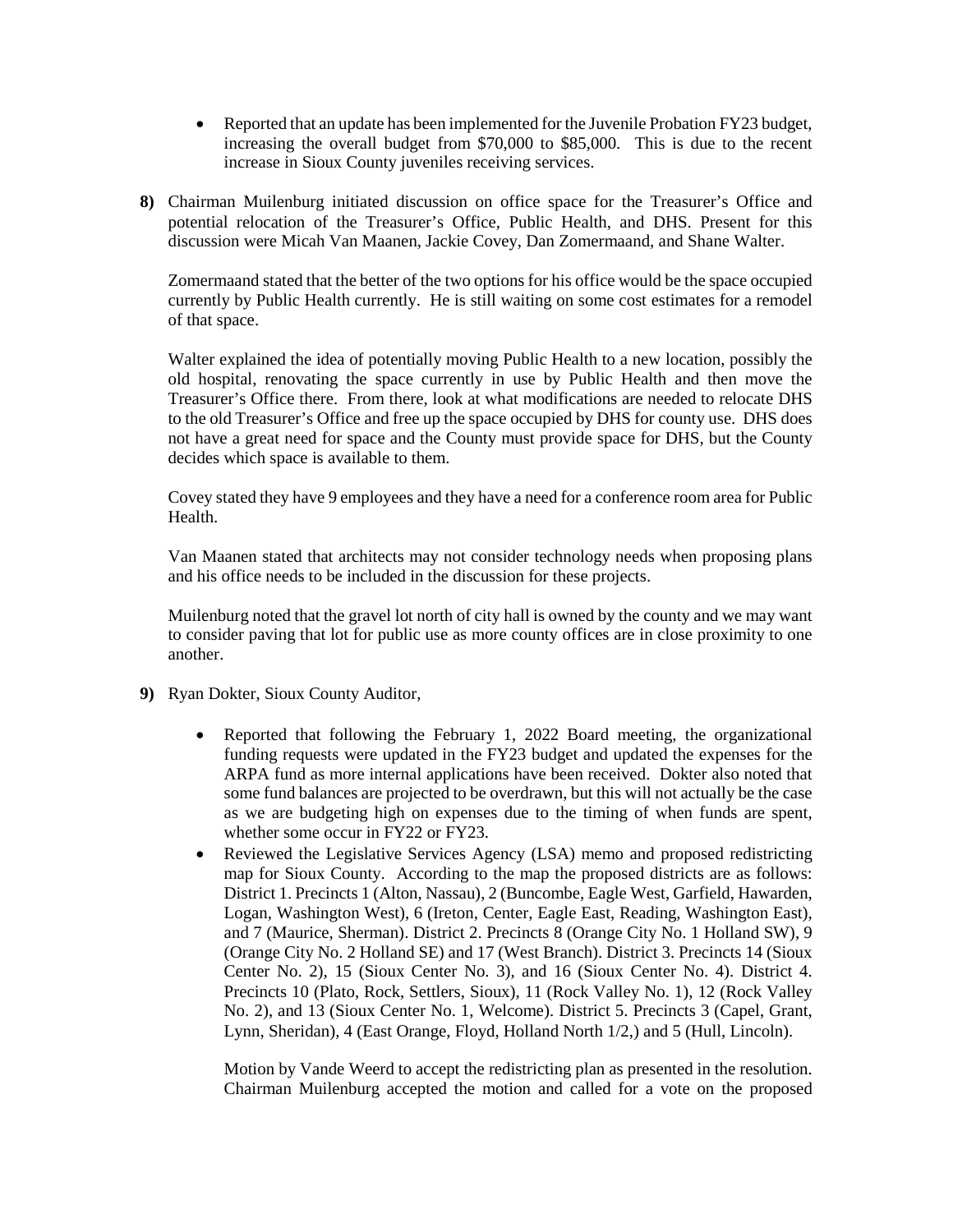resolution. Roll call on vote: Sybesma, No; Degen, No; Bloemendaal, No; Vande Weerd, Yes; Muilenburg, Yes. Motion failed 3 opposed, 2 in favor.

Motion by Bloemendaal and supported by Sybesma to reject the LSA's proposed redistricting plan based on the following reason, the public had no opportunity for input on the supervisor plan and certain areas of population fit better in other areas than this plan gives. Discussion: Sybesma requested Code of Iowa language which requires two supervisors living in the same supervisor district to run for re-election. Voice vote on motion to reject the LSA's plan: Sybesma Yes; Degen, Yes; Bloemendaal, Yes; Vande Weerd, No; Muilenburg, No. Motion carried, 3 in favor, 2 opposed. Dokter will send the reasons listed for rejection to the Secretary of State's Office.

**10)** Motion by Sybesma and supported by Degen to approve the secondary road transfer resolution. Roll call on vote: Sybesma, Yes; Degen, Yes; Bloemendaal, Yes; Vande Weerd, Yes; Muilenburg, Yes. Motion carried unanimously.

## **RESOLUTION 2022-10 SECONDARY ROAD FUND TRANSFER**

WHEREAS, it is desired to make the following inter-fund operating transfer:

\$1,315,929 from the Rural Basic Fund to the Secondary Road Fund, and \$139,466.50 from the General Basic Fund to the Secondary Road Fund

WHEREAS, said operating transfer is made in accordance with Section 331.432 Iowa Code,

NOW THEREFORE BE IT RESOLVED by the Board of Supervisors of Sioux County as follows:

Section 1. The following inter-fund operating transfer is to be made effective February 8, 2022.

\$1,315,929 from the Rural Basic Fund to the Secondary Road Fund and \$139,466.50 from the General Basic Fund to the Secondary Road Fund

Section 2. The County Auditor is directed to correct the books accordingly and to notify the County Treasurer of these inter-fund operating transfers, accompanied by a copy of this resolution and the record of its adoption.

Signed and dated this 8th day of February, 2022.

/s/Jerry Muilenburg, Chairman Sioux County Board of Supervisors

ATTEST: /s/Ryan Dokter Sioux County Auditor

**11)** Committee Reports:

- **Degen** Reported the recent Conservation Board meeting. They reviewed plans for the upcoming year which include doing some electrical work at Sandy Hollow and Oak Grove. Reported that there was good turnout for an owl viewing.
- **Vande Weerd & Muilenburg**  Reported on the recent ARPA committee meeting. The committee reviewed applications and reported that the deadline for submitting applications for funding is March 1, 2022. The Board of Supervisors will have final input on funding the applications.